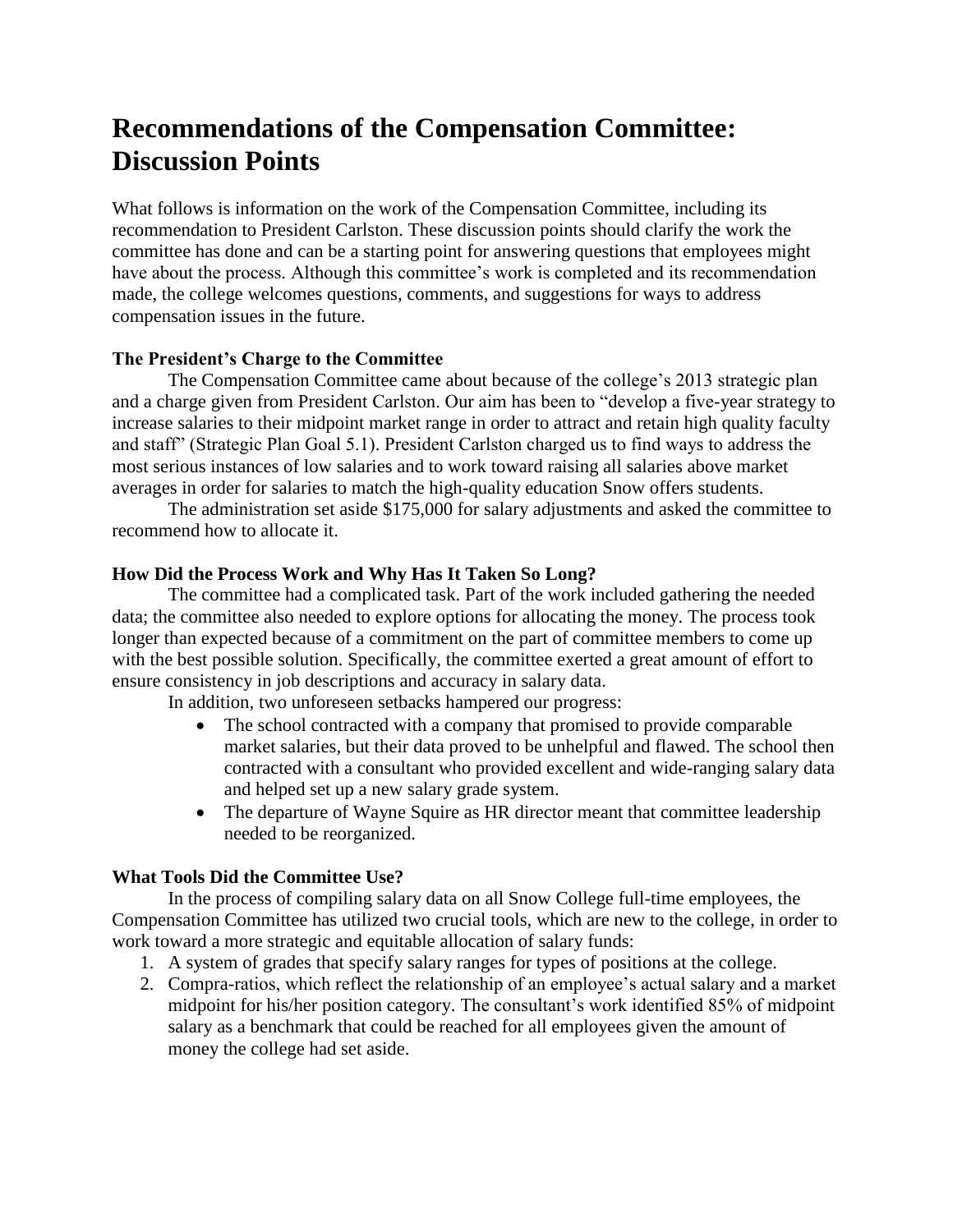#### **What Data Determined Market Midpoints and Grade Assignments?**

The consultant used salary data from a wide variety of sources. Consistent with best practices in salary studies, she arrived at a midpoint comparable salary for each position type (with a particular focus on the two-year college sector) and compared Snow College salaries with those numbers. The data sources included Faculty Salary Comparison Data (national and regional) with a particular emphasis in two-year schools; North Sanpete, Wasatch, Canyons, and Alpine school districts; the College and University Professional Association (CUPA); Carnegie; Utah System of Higher Education (USHE); Culpepper Operations; Radford; and Towers Watts.

## **Recommendation**

During a December 13, 2016 meeting, the compensation committee unanimously recommended the following course of action: Provide salary adjustments to employees with compra-ratios below 85% for their position category. The committee recommended a minimum increase of \$500 and a maximum increase of \$3,600. Furthermore, the committee recommended that any additional/unused funds be allocated to provide adjustments over the \$3,600 cap in order to bring everyone to 85%. The committee also recommended that no adjustments should be awarded to employees who are on term contracts, who are paid with soft money or grants, or who are on disciplinary or corrective probation.

## **Other Action Items**

The committee also recognizes that there is more work to be done. Therefore, the committee recommends the following:

- Because the strategic plan requests a five-year process to more fully address compensation issues, a future compensation committee should continue the work we have begun. Of course, these plans will be contingent on funding, but a future committee could continue to raise compra-ratios and address compression issues. Plans may also address options with future cost of living adjustment (COLA) money, which may be a tiered system or a system that allocates a small amount of COLA funds to address low compraratios and/or compression. Suggestions and ideas from employees will be solicited.
- The amounts awarded for faculty advancement and tenure should be updated to reflect recent COLA increases. The new amounts should be applied moving forward.
- Grade guidelines should inform all hiring policies and procedures moving forward so that new salaries do not reinforce the problems we are trying to solve.
- The college should continually review position titles to ensure accuracy and consistency.
- A future compensation committee should develop criteria for any future merit increases or salary adjustment requests.
- It needs to be noted that compression in salaries is a problem, and the solutions advocated by this committee will not help with compression in the short term. More work on compression needs to be done by future compensation committees, and grade levels can change in the future as part of efforts to address compression.

## **Members of the Compensation Committee**

David Allred Scott Allred Malynda Bjerregard Randy Braby